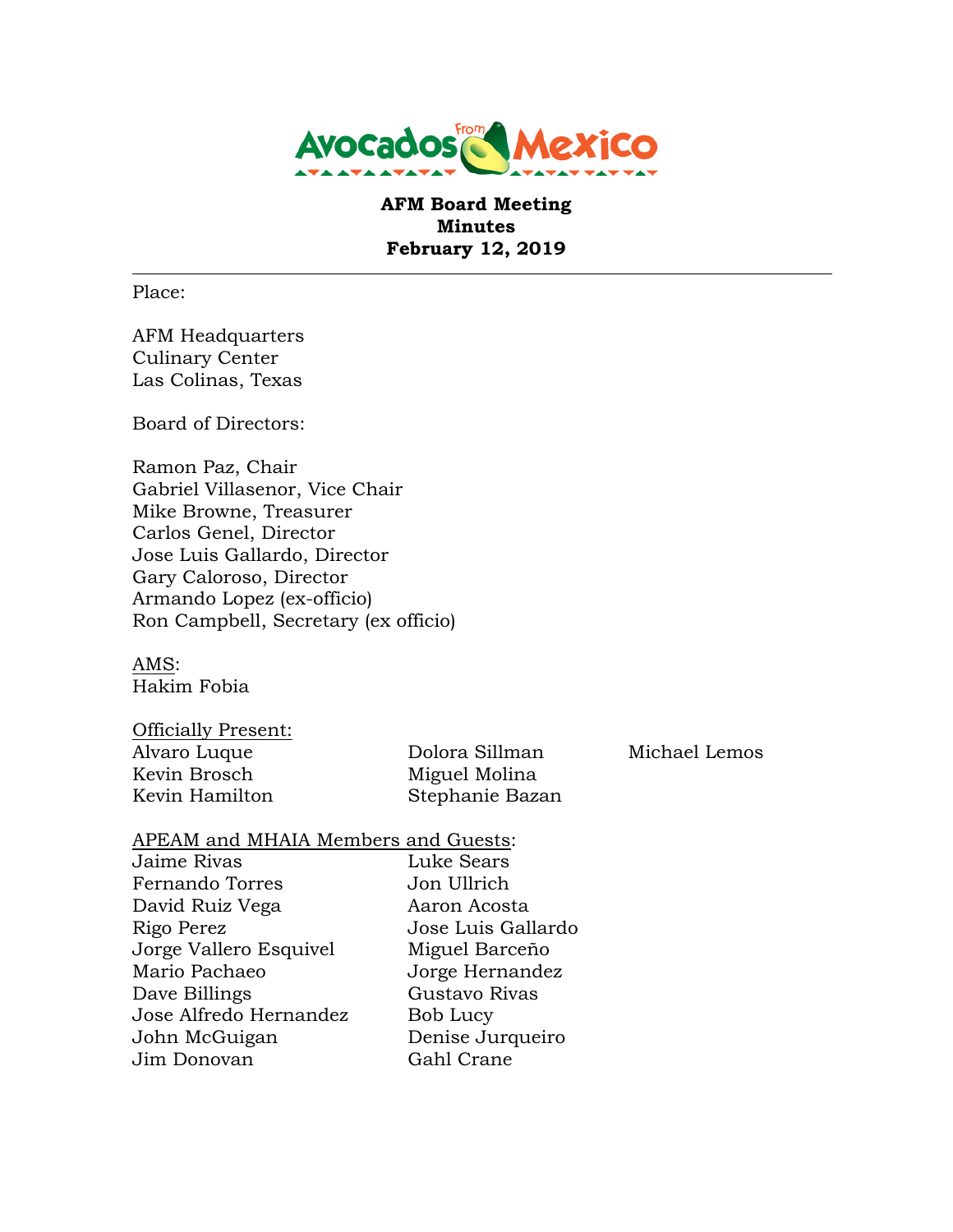## **Roll Call and Minutes**:

Ramon Paz called the meeting to order, took the roll call and established a quorum.

Kevin Brosch counseled the board on the antitrust policy.

After introductions, Ramon requested a motion to approve the minutes of the September Annual meeting.

Mike Browne motioned to approve the minutes and Gary Caloroso seconded the motion. Unanimous.

Treasurers Report:

Treasurer, Mike Browne made some introductory statements regarding cash flow as it relates to the partial government shutdown. Mike introduced Dolora and Miguel (telephone) to present the Treasurers report.

Dolora Sillman presented AFM's financial statements and provided a copy to all board members present in the meeting with the following highlights:

- o On February 9, 2019 AFM listed \$4,934,126 in cash in the bank
- o YTD January 31, 2019 Financial Summary:
	- Total contributions total \$27.52 million
	- Total expenses total \$23.47 million.
	- AFM is under spending when compared to Budget; however, it is trending at the same expense rate as last year's.
	- Total Assets for AFM are \$9.25 million with a cash position of \$7.35 million.
	- Total Liabilities are \$4.51 million. This balance is driven by our \$3.64 million Accounts Payable balance as we are enforcing our 45 days payment terms.
	- **•** AFM's equity is  $$4.74$  million.
	- Other statements included, a breakdown of % allocation expenses between MAHIA and APEAM, Cash Flow financial statement, and detail supplementary schedules.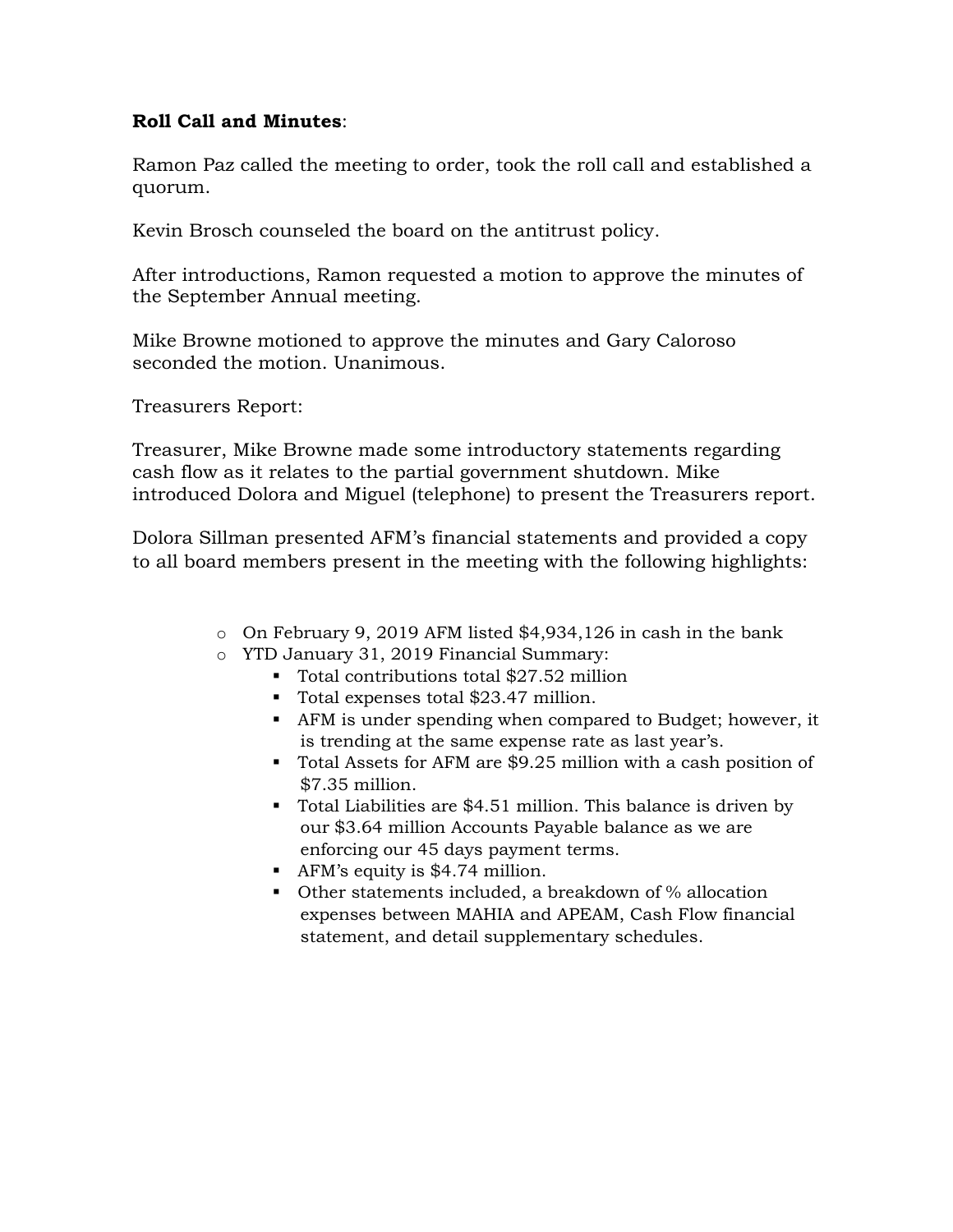## Eineneigl Cummen

| Filidil Gal Ədililildi y<br>FY 18-19 YTD January 31,2019 |     |                               |    |                                       |                                                        |                              |                |                         |                                           |    |                                      |                                                |                                                        |                          |
|----------------------------------------------------------|-----|-------------------------------|----|---------------------------------------|--------------------------------------------------------|------------------------------|----------------|-------------------------|-------------------------------------------|----|--------------------------------------|------------------------------------------------|--------------------------------------------------------|--------------------------|
| Contribution                                             |     | Actual-as of<br><b>Jan 31</b> |    | <b>Jan 31</b>                         | Budget-as of \$ Change-Act PY18-Actual-as<br>vs Budget |                              |                | of Jan 31               | <b>Spending</b>                           |    | Actual-as of<br><b>Jan 31</b>        | <b>Jan 31</b>                                  | Budget -as of \$ Change- Act PY18-Actual-<br>vs Budget | as of Jan 31             |
|                                                          |     |                               |    |                                       |                                                        |                              |                |                         | <b>AFM Marketing</b><br>AFM               |    | S 17.922.106                         | \$21,090,977                                   | S (3.168.871) S 18.612.003                             |                          |
|                                                          |     |                               |    |                                       |                                                        |                              |                |                         | Marke ting                                | s  |                                      | 3,964,702 \$4,386,483 \$ (421,780) \$3,000,216 |                                                        |                          |
| <b>MHAIA</b><br><b>APFAM</b>                             |     | \$18,630,000 \$18,630,000 \$  |    | 8,757,103 \$ 8,723,625 \$             |                                                        | ٠<br>33,478 S                | s.             | 16,391,340<br>7,876,970 | Admin<br><b>APFAM Market</b><br>Reporting | Ś  |                                      | 175.028 S 131.614 S                            | 43,414                                                 | 129,447<br>-S            |
| <b>APEAM Market</b><br><b>Reporting</b>                  | s   | 131,614                       | -S | 131,614 S                             |                                                        |                              | 0 <sup>5</sup> |                         | 136,918 Total Marketing                   |    | 22,061,837                           | \$25,609,074                                   | \$ (3,547,237) \$ 21,741,666                           |                          |
| Otherincome (Interest) S                                 |     | 5,826                         | -S | 2,450                                 | - S                                                    | $3,376$ \$                   |                | 4.200                   | General Admin                             | s. |                                      | 1,414,213 \$ 1,576,000                         | s                                                      | $(161,787)$ \$ 1,321,433 |
| <b>Total contribution</b>                                |     | \$27,524,543 \$27,487,689     |    |                                       | -S                                                     | 36,854                       | -S             |                         | 24,409,428 Total Expenses                 |    | \$23,476,050                         | \$27,185,074                                   | \$ (3,709,024) \$23,063,099                            |                          |
| % Variance                                               |     |                               |    |                                       |                                                        | 0.13%                        |                | 12.76%                  | % Variance                                |    |                                      |                                                | $-13.6%$                                               | 1.79%                    |
| <b>Change in Net Assets</b>                              |     |                               |    |                                       |                                                        |                              |                |                         | <b>Financial Position</b>                 |    | <b>Actual-as of</b><br><b>Jan 31</b> | <b>Jan 31</b>                                  | Budget -as of PY18-Actual-<br>as of Jan 31             |                          |
| Net Change in Assets-CY                                  |     | Actual-as of<br><b>Jan 31</b> |    | <b>Budget -as of</b><br><b>Jan 31</b> |                                                        | PY18-Actual-<br>as of Jan 31 |                |                         | Cash & Cash<br>Equivalents                | s  |                                      | 7,349,582 \$ 3,709,747                         | \$ 3,879,333                                           |                          |
|                                                          |     |                               |    |                                       |                                                        |                              |                |                         | Other Assets (AR/FA)                      | s  | 1.908.163                            | \$2,464,116                                    | \$2,071,265                                            |                          |
| <b>AFM</b>                                               |     | 4,048,493                     | -S | 302,615                               |                                                        | \$1,343,972                  |                |                         | <b>Total Assets</b>                       | Ŝ  | 9,257,745                            | \$6,173,862                                    | \$5,950,598                                            |                          |
| Total                                                    | Ś   | 4.048.493                     | -S |                                       |                                                        | 302.615 S 1.343.972          |                |                         | <b>Total Liabilities</b>                  | Ś  | 4.517.666                            | \$5,166,067                                    | \$3,869,225                                            |                          |
| <b>Retained Earnings</b>                                 | 'S. | 691,586 S                     |    | 705,181                               | 's                                                     | 737,401                      |                |                         | <b>Total Equity</b>                       | s  | 4,740,079                            | \$1,007,795                                    | \$2,081,373                                            |                          |
| <b>Total Equity</b>                                      |     |                               |    |                                       |                                                        | $\triangle$ a and and        |                |                         | <b>Total Assets</b>                       | Ŝ  |                                      | 9,257,745 \$ 6,173,862                         | \$5,950,598                                            |                          |

## Crop Report:

Ramon Introduced Ron Campbell to provide a breakdown of the Crop Report.

\$ 4,740,079 \$ 1,007,796 \$ 2,081,373

As of February 6, Mexico shipped 1.182 billion lbs. and there is an estimated 1.231 billion lbs. left for the season. From February 6 to the  $12<sup>th</sup>$ , Mexico shipped about 100 million lbs. leaving an estimated 1.1 billion left for the season. Therefore, there is an estimated excess of \$1 million over budget. Mike questioned the APEAM team the if the remaining crop will last through July. Gabriel Villaseñor acknowledged that most of this remaining crop will be harvested this season or an average of 50.7 million lbs. per week harvested through June. This has created an overall excess of excess of \$4.2 million. Nevertheless, Mike Browne recommended that the group remain conservative. Alvaro agreed and stated that AFM is not looking for additional funds however additional funds will be useful for additional Cinco de Mayo promotions, office expansion and in the Summer months.

Mike motioned to recommend an increase to the AFM budget by 3.2 million with a restricted \$750,000 increase to have in the budget if we need it. Gary seconded the motion and the AFM board were all in favor.

Ramon introduced Miguel Molina to present an update on AFM's administrative projects: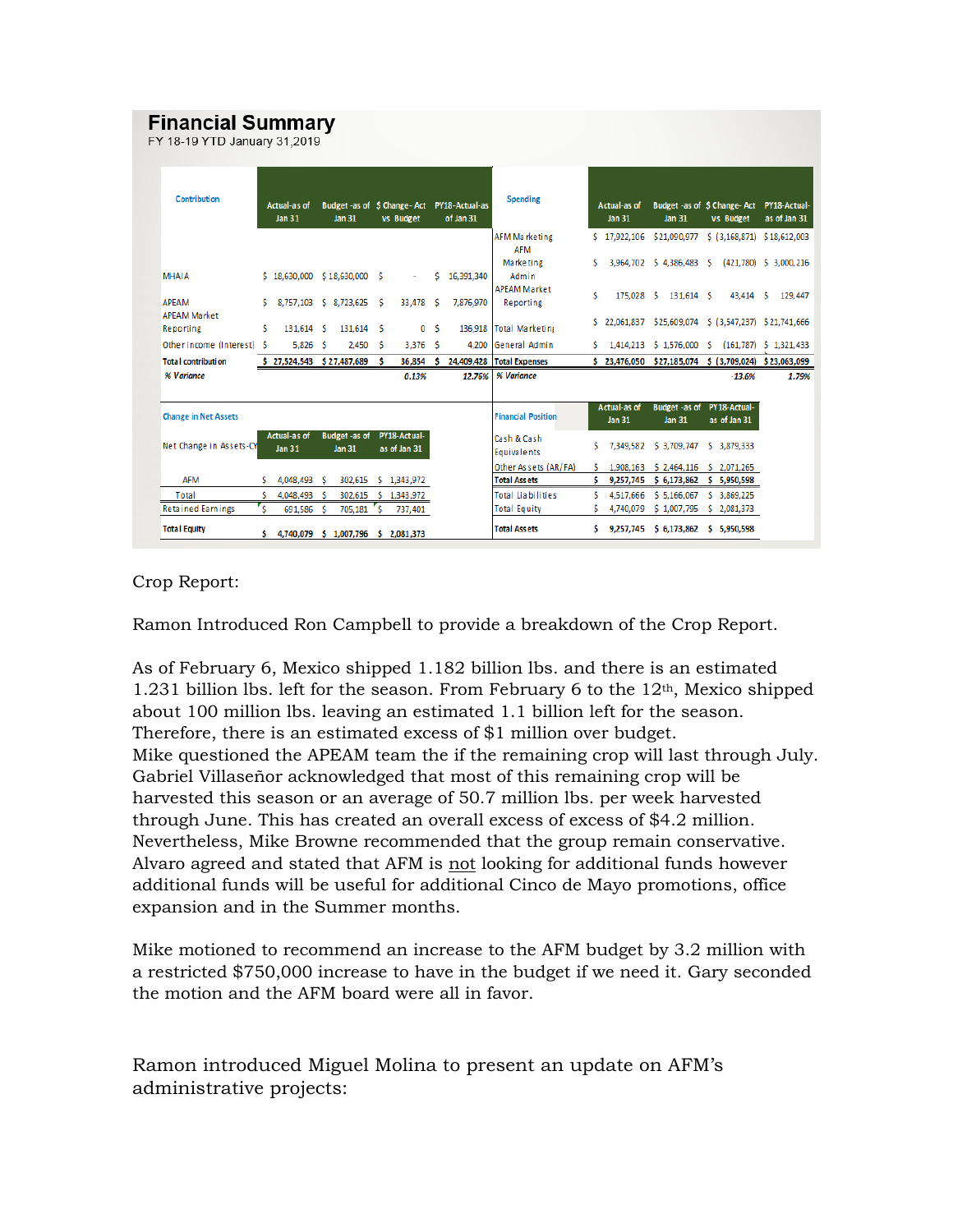- o Budget Control Application.
	- AFM has completed the implementation of Adaptive for Marketing and Administrative expenses.
	- The goal is to replace Excel and automate the budget control process for AFM
	- Next steps are to continue improving reporting capabilities and to complete the financial statements and to consolidate the data with MHAIA's financial statements.
- o Concur Travel and Expense Software Application.
	- AFM has completed the implementation of Concur's Travel Expense module
	- Concur is an application that is connected to AFM's accounting system ("SAP") and it incorporates our travel policy.
	- **EXECUTE:** AFM decided not to implement Concur's Supplier Invoice Billing module. This module is not currently directly connected to SAP and it increases complexity in the process. We will re-evaluate this module in the future.
- o Payroll, Benefits and HR external audit.
	- Miguel presented a project status on AFM's payroll, benefits and HR audit.
	- The goal of the audit was to request an independent accounting firm to review AFM's processes, implement best practices, and develop a relationship with a local CPA firm
	- The accounting team evaluated two mid-size CPA firms and selected WhitleyPenn.
	- WhitleyPenn reviewed AFM's 2018 payroll, benefits and employee handbook.
		- The audit is expected to be completed by the end of February 2019.
		- However, based on preliminary results, AFM is in compliance with Payroll, Benefits, and HR requirements, with some minor, non-material, findings related to documenting our payroll process, and improving some statements listed in our Employee handbook.
- o Cybersecurity.
	- Cybersecurity is a general concern and a growing threat in the business landscape. AFM implemented Mimecast and Trend Micro to improve its email security and antivirusmalware protection; however, best practices include a secure identity management with multi-factor authentication.
	- Miguel is working on a project to bring best practices to AFM and implement an Identity management solution with a 2 factor authentication.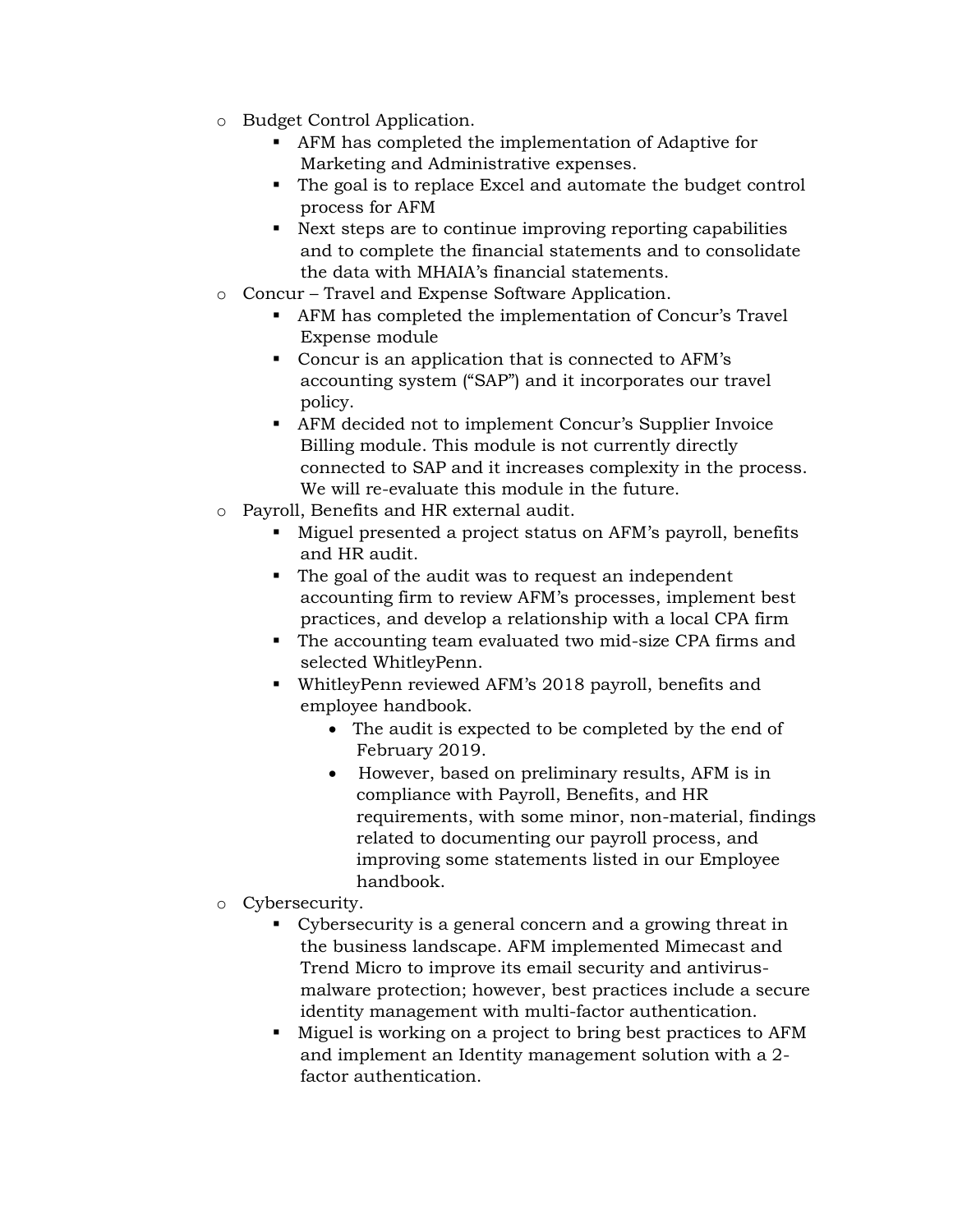Michael Lemos updated the group on Human resource initiatives including an executive coaching program and possible Summer internships in partnership with Southern Methodist University.

Finally, Alvaro Luque presented a proposal for an office expansion in our building in Dallas:

GENERAL DETAILS: (pending negotiation)

- Additional 2,845 square feet.
- Same rate and schedule mirroring our last expansion.
- 99 months lease. We lose the early exit clause we had in 2024.
- 4 months lease abatement (last time we got 6 months)
- \$75 a month parking (8 additional spaces). No abatement. (last time we got 18 months)
- \$36.70 construction allowance (based on hard construction costs). C&M suggests to ask ownership for \$40.
- Leverage to negotiate an upgrade in restrooms and lobby.

Alvaro explained that we are expecting a out of pocket investment of \$160,000 to complete the expansion based on the following exercise:

| <b>Office Expansion - Year 1</b>                  |           |  |  |  |  |  |  |
|---------------------------------------------------|-----------|--|--|--|--|--|--|
| <b>Items</b>                                      | Amount    |  |  |  |  |  |  |
| Office Construction (30% over)                    | \$31,312  |  |  |  |  |  |  |
| Office Furniture, AV and Phones                   | \$95,500  |  |  |  |  |  |  |
| Cabling                                           | \$15,000  |  |  |  |  |  |  |
| Firewall AS5512                                   | \$5,000   |  |  |  |  |  |  |
| Network Switch                                    | \$2,000   |  |  |  |  |  |  |
| <b>Security Cameras, Access Control</b>           | \$12,000  |  |  |  |  |  |  |
| <b>Total Construction, Furniture and Fixtures</b> | \$160,812 |  |  |  |  |  |  |

Mike Browne motioned to persue an increase in office space and set aside \$175,000 of administration funds for the project and Gabriel Villaseñor seconded the motion. All were in favor.

Alvaro asked Michael Lemos to present the new AFM Culture Committee to the group.